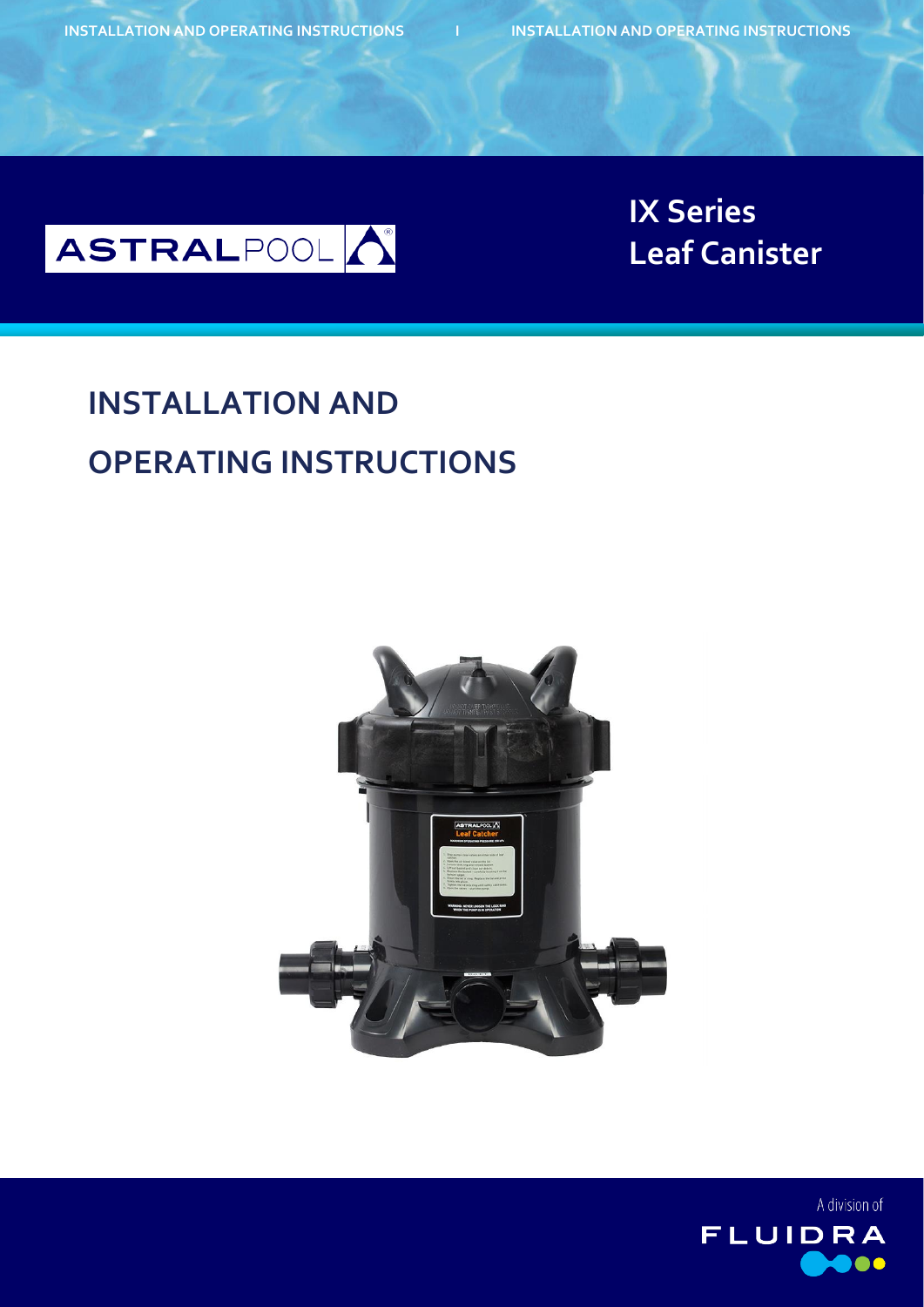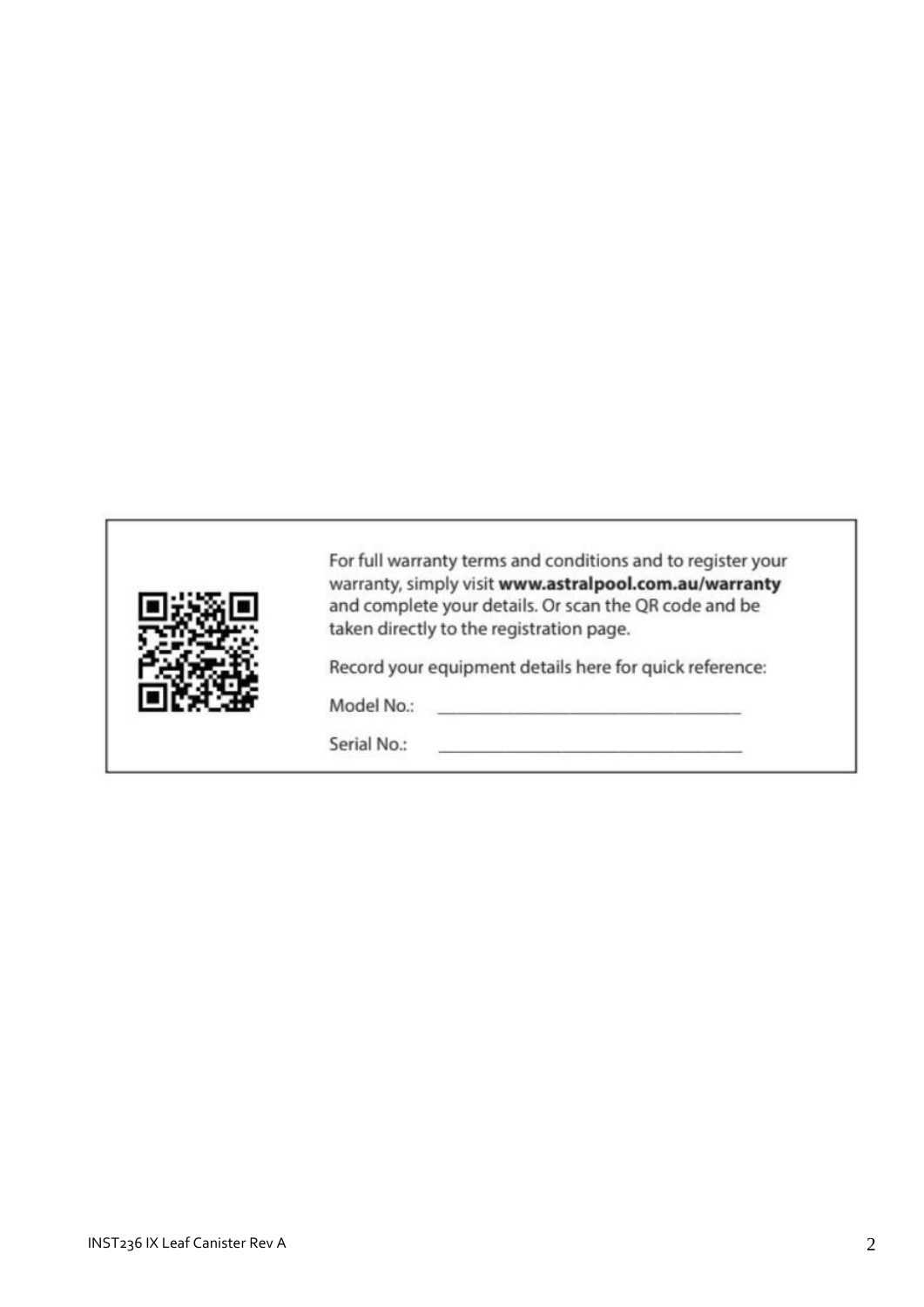- 1. Install Leaf Canister filter on a clean, stable and level base. Canister should be installed on the inlet side of the pump.
- 2. The leaf canister has one inlet ports (from Pool/Spa) and three outlet ports (to Pump). Glue 50mm tail into the inlets and one 50mm tail into one of the outlets of the filter that suits the plumbing configuration.
- 3. Glue in blanking caps into the two remaining inlets. Allow a minimum on one hour for glue to dry.

## **START UP INSTRUCTIONS**

- 1. Before start up make sure the canister basket is in the tank.
- 2. Fill canister with water to top.
- 3. Fit lid and lock ring and ensure it is in place and tightened.
- 4. Close both the Air Bleed Screws fitted to the lid.
- 5. Start pump Check there is a good flow of water back in the pool.
- 6. Clean the basket when the flow to the pool reduces.

## **TO CLEAN CANISTER BASKET**

- 1. Stop pump-close valves on the suction and return lines of the canister.
- 2. Open one the air bleed valve on the lid.
- 3. Loosen lock ring and remove basket.
- 4. Lift out basket. Remove debris with hand. Do not bang against hard surfaces to remove debris; Damage to basket may occur voiding warranty. Replace the basket – carefully locating it on the bottom spigot.
- 5. Clean the lid 'o' ring. Replace the lid and press firmly into place.
- 6. Tighten the lid lock ring until safety catch locks.
- 7. Fill with water
- 8. Close the valves start the pump.

## NEVER LOOSEN THE LOCK RING WHEN THE PUMP IS WORKING